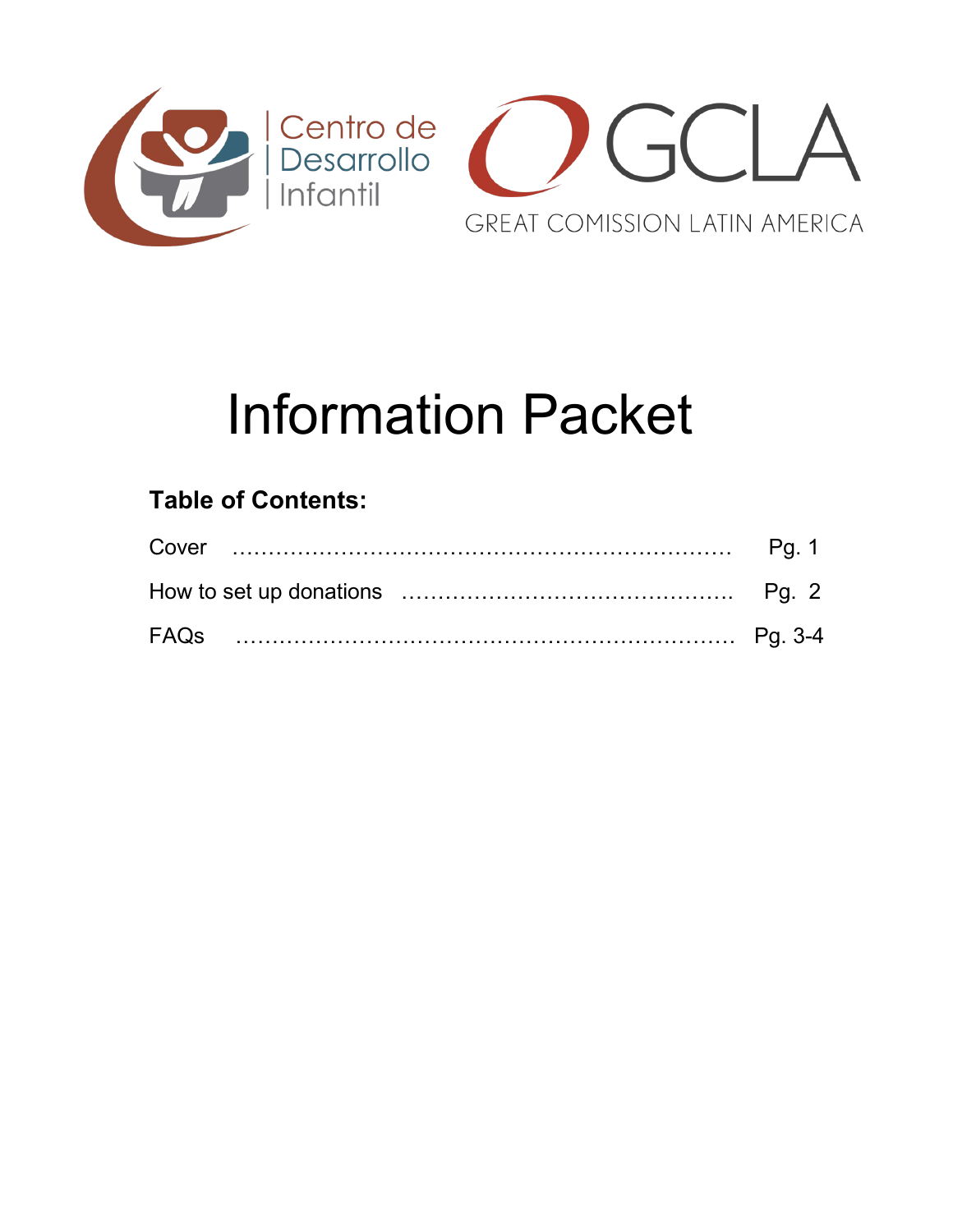## **How to Setup Donations**

Go to www.igcla.com/sponsor and click GIVE NOW



- Select the CDI location for your child
- Enter your payment information and set it to recur monthly (\$45/month for primary school, \$58/month for junior high and high school)
	- At the end, create a password so you can login to view or edit your contributions at any time.

| Amount            | USD \$<br>Ex 150                              |              |
|-------------------|-----------------------------------------------|--------------|
| Repeat this gift? | ● No, just one time ● ○ Yes, set up recurring |              |
|                   |                                               |              |
| Fund              | -- Please choose --                           | $\checkmark$ |
|                   |                                               |              |

**PAGE 2**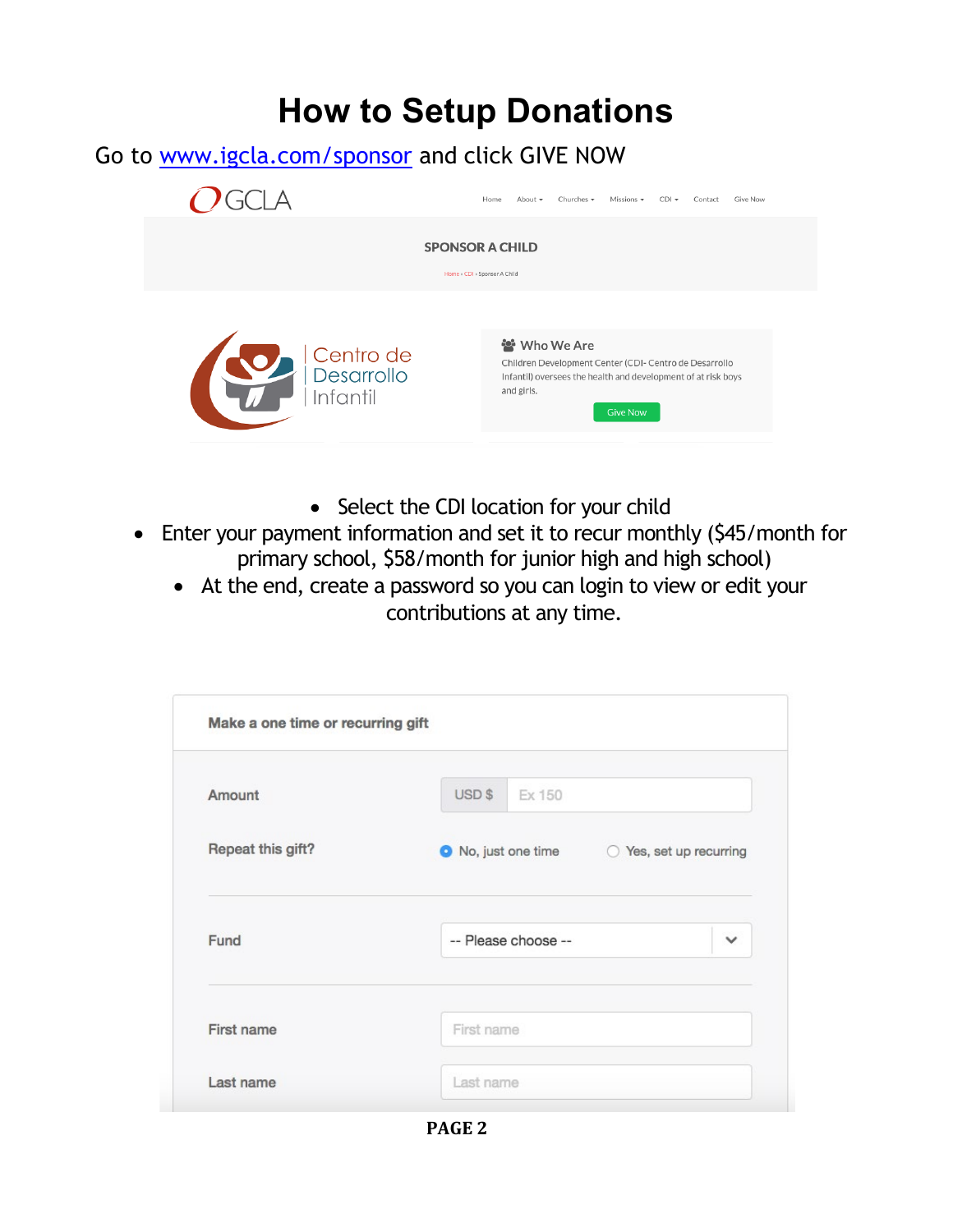# Frequently Asked Questions

#### x **What does "CDI" stand for?**

CDI stands for Centro de Desarrollo Infantil, Spanish for Children's Development Center

#### x **How does CDI work?**

CDI is a donations based organization that started in local GCLA (Great Commission of Latin America) churches in 2008 to help provide meals and care for impoverished children

#### x **What is the cost of sponsoring a child in CDI?**

US\$45.00 per month for children in pre  $K - 6<sup>th</sup>$  grade (primary school) US\$58.00 per month for children in  $7<sup>th</sup> - 12<sup>th</sup>$  grade (secondary school)

#### x **What does my monthly donation cover?**

Your monthly donation provides the opportunity for a new child (the one you will be specifically sponsoring) to attend a CDI near him or her, there he or she will be provided with a meal everyday (Monday – Friday), academic support (help with schoolwork), healthcare & most importantly with spiritual guidance. Every local CDI provides these 4 services and specific extra services according to local needs

#### x **How old are the children who usually attend CDI?**

CDI focuses on school age children (Pre K-6<sup>th</sup> grade), but we have recently started a new branch of the program for junior high & soon high school students  $(7<sup>th</sup> - 12<sup>th</sup>$  grade)

#### x **Where are the CDIs located?**

CDI is currently in the following cities:

| <b>El Salvador</b>                                   | <b>Guatemala</b> | <b>Honduras</b>                                                                                   | <b>Nicaragua</b>  |
|------------------------------------------------------|------------------|---------------------------------------------------------------------------------------------------|-------------------|
| $\bullet$ El Guayabo<br>• Soyapango<br>• La Libertad | • Guatemala City | • Danli<br>• La Ceiba<br>$\bullet$ La Lima<br>$\bullet$ Limon<br>• Los Cruces<br>• San Pedro Sula | $\bullet$ Managua |